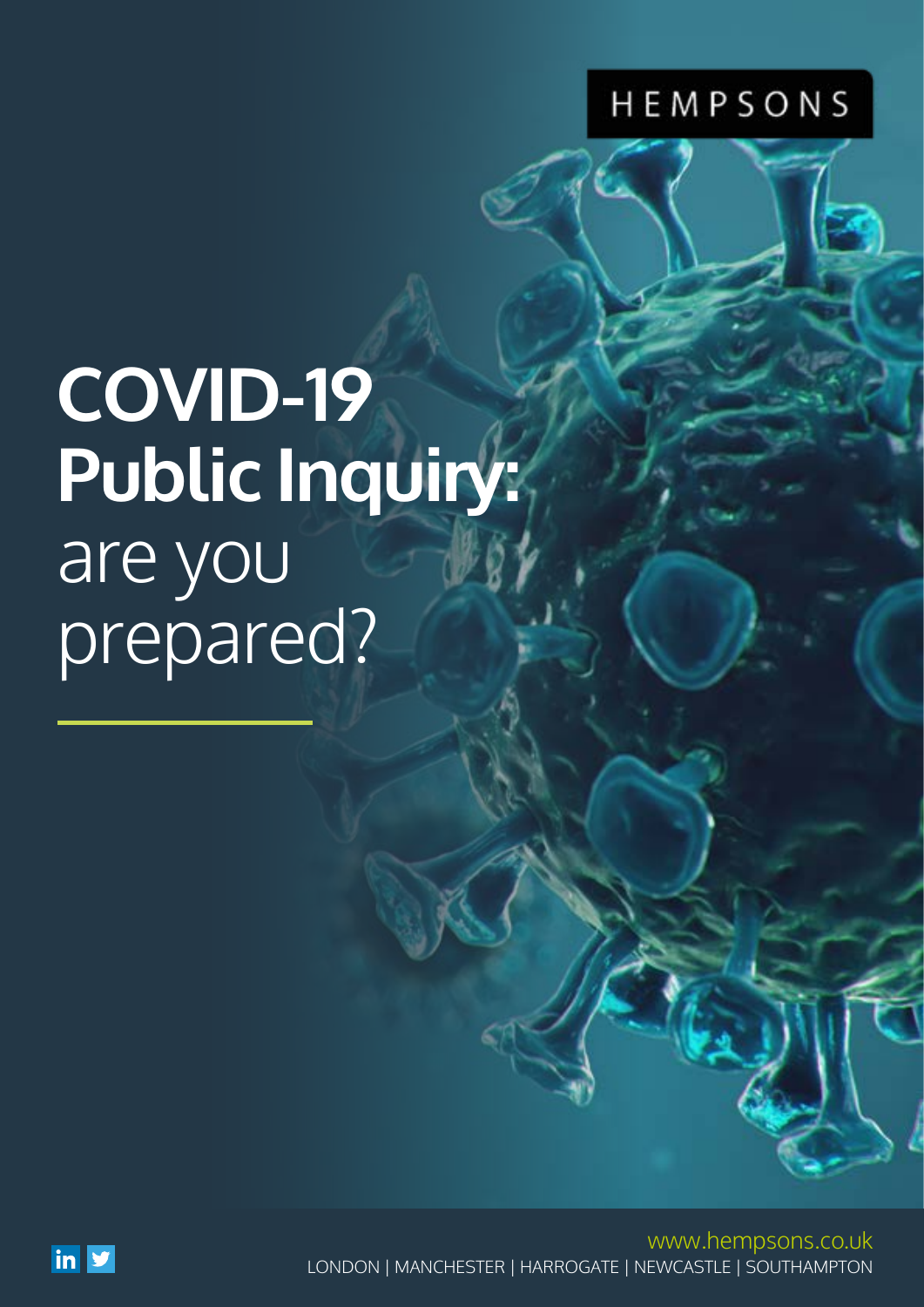# **Introduction**

Hempsons, leading health, social care and charity lawyers, support the full range of NHS organisations, advising on strategic and operational issues.

Our healthcare team is a market leader in the healthcare sector. We work with approximately 120 trusts and foundation trusts nationwide, providing unrivalled strength in depth for our clients to help them meet the challenges they face. Our solicitors have extensive experience of inquiries as well as inquests, investigations, information governance and all of the areas of law required to assist you as you navigate the challenges of the months, and potentially years ahead.

We are perfectly placed to guide your preparation for the COVID-19 Inquiry, through extensive experience gained in supporting health and social care clients in statutory and non-statutory inquiries, including:

- The Manchester Arena Inquiry
- The Infected Blood Inquiry
- The Jimmy Savile Inquiry
- The Francis Inquiry
- The Mubarek Inquiry
- The Shipman Inquiry
- • The Bristol Royal Infirmary Inquiry
- Rochdale Historic Abuse Review
- The Neale and Kerr/Haslam Inquiries

Learning and patient safety is at the heart of everything we do. Whatever role your organisation ultimately has in the Inquiry, we will work with you to capture and implement learning from the challenges faced across the NHS during the COVID-19 pandemic.



## **Our expertise**

The COVID-19 Public Inquiry into the handling of the pandemic in the UK has started to gather traction.

In May 2021, the Prime Minister announced the Public Inquiry, and stated that it will be a "proper, full, and above all, independent inquiry". Momentum has started to gather, with the appointment of the Rt Hon Baroness Heather Hallett DBE as Chair of the Public Inquiry, and steps are being taken to finalise the Terms of Reference.

With the key lines of enquiry for health and social providers and representative organisations starting to crystalise, it is time to ensure that you are ready to comply with their obligations in the event that the Inquiry team seeks disclosure of information from your organisation. To put your organisation and staff in the best possible place to comply with any disclosure request, there are preparatory steps that you should be taking:

- Has your organisation appointed an **Inquiry Lead**?
- Has a "**Stop notice**" been sent to all staff to prevent the destruction of evidence?
- Are the processes up to date for ensuring **contact details** for leavers and key personnel?
- Have you started **collating and sequencing documentation** "relevant" to the Terms of Reference for possible:
	- disclosure to the Inquiry?
	- referencing in statements, reports or evidence?
- Are you ensuring that you keep **staff fully informed and supported**?

Whether or not your organisation has experience of public inquiries, there is no escaping the fact that the task ahead of you may be both daunting and time consuming. By taking a proactive approach, you will be best placed to respond to any disclosure request made by the Inquiry team with the least disruption to your organisation, in what continue to be challenging times. A structured and informed approach to preparation is also essential in the event that your staff are required to produce statements and/or give evidence at the Inquiry.

With extensive experience in supporting NHS trusts and care providers in high profile public inquiries, Hempsons is here to help.



**Liz Hackett COVID-19 Inquiry lead** 01423 724132 [l.hackett@hempsons.co.uk](mailto:l.hackett%40hempsons.co.uk?subject=)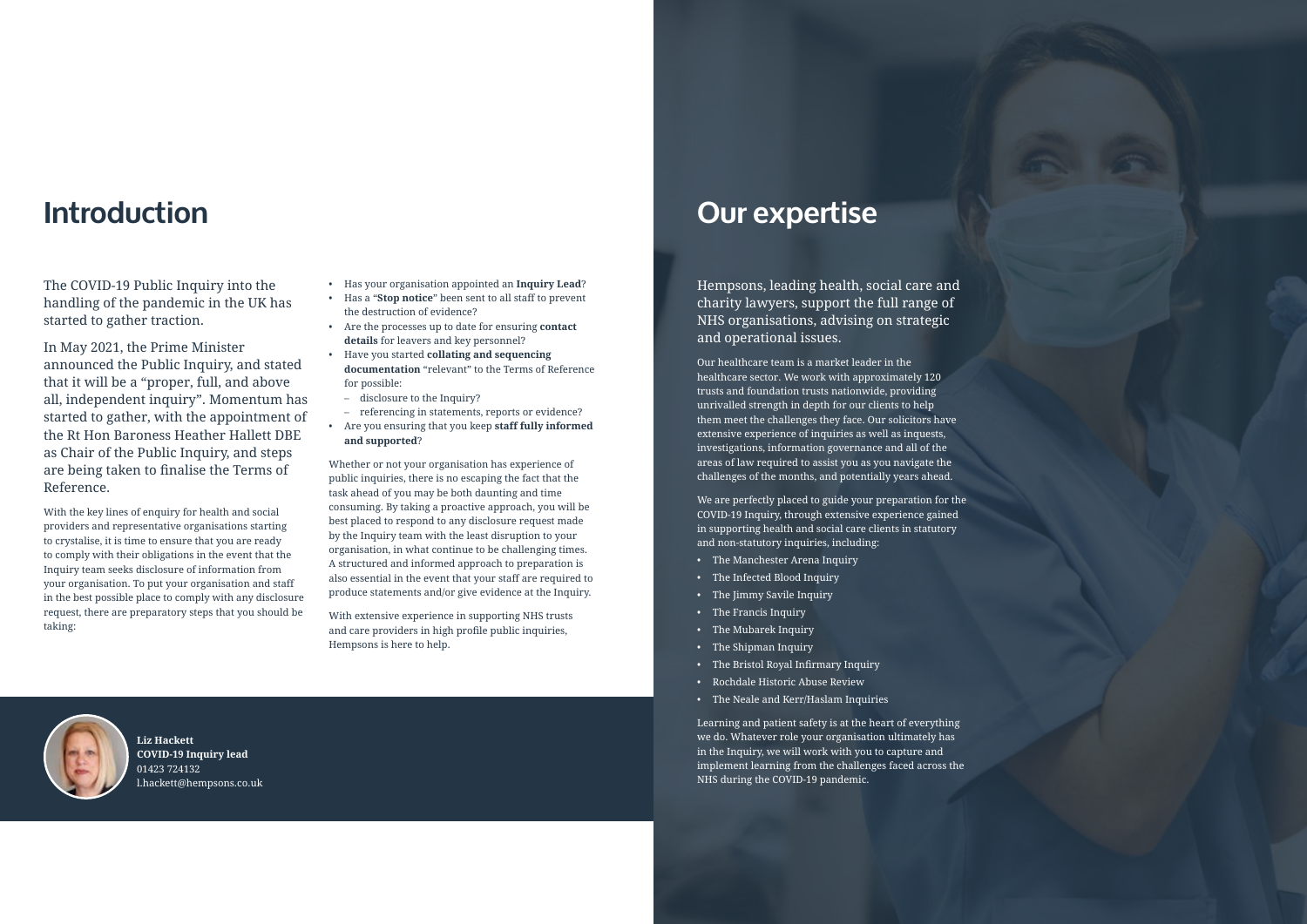# **Supporting you**

There are many ways in which we can support your organisation.





#### Intelligence and guidance

We can provide access to a wealth of information, expertise and guidance through:

- Our up to date COVID-19 information portal where you will find key legal updates and considerations
- Timelines of key national dates, decisions and guidance against which to track the actions of your organisation
- Our established dedicated COVID-19 team who meet regularly to discuss intelligence, developments and how we can best support our colleagues across the health and social care sectors
- Our COVID-19 Inquiry series which launched in the autumn of 2021, which shares our knowledge of the COVID-19 Inquiry, and our wider experience and expertise on public inquiry related subjects
- Regular contact with trust inquiry leads to share intelligence and guidance as the COVID-19 Inquiry takes shape
- COVID-19 Inquiry: Start preparing now<br>• Public inquiries: An introduction<br>• Documentation: Identifying, collating
- 
- and managing data
- Public inquiries: Planning and practical considerations for trust management teams
- 
- Public inquiries and liabilities Whistleblowing, considerations arising from a public inquiry
- Duty of Candour

Our COVID-19 team have delivered a series of seven seminars relevant to the forthcoming Inquiry. The recordings can be made available, or they can be remodelled and delivered in a way bespoke to the needs of your organisation. These seminars cover:

We can provide tailored training on a range of practical matters to support whatever may be asked of your organisation in the Inquiry, such as:

- Inquiry preparation and planning
- Stop Notices
- 
- Information management<br>• Information governance "key leavers" and exit interviews
- Staff wellbeing and support
- Learning from adverse incidents



#### Data rooms

We can provide bespoke solutions for data storage:

- Subject to an analysis of data volume, we can provide secure SharePoint data Rooms tailored to your organisations needs for sharing documents or tracking changes, allowing your organisation to access up to date information on our work (a weekly email alert system lets them know what new information has been loaded)
- We could also make a data room available to store electronic versions of all of the documents that you need to retain with regard to the Inquiry
- In the event that data requirements exceed our data room capabilities, we can provide advice and assistance on procuring alternatives



#### **Training**

### Document management

Document management will be a mammoth task. Through our expertise we can provide support in terms of: • Identifying and securing relevant

- documentation
- Cataloguing and sequencing documentation for easy access and searches
- System and data management
- Information governance
- Evaluation and analysis of documentation
- 
- Disclosure to the Inquiry Requests for disclosure external persons, patients/relatives, the press etc

## Strategic advice

Our extensive experience means your organisation can be confident in the strategic advice that we provide. We can advise the board on its legal duties and strategic considerations. Our healthcare team has extensive experience representing health care providers and professionals in criminal, regulatory and disciplinary matters. We are also an NHS Resolution panel firm for claims. We can therefore provide strategic advice on any matters arising from the Inquiry,

- including: Duty of candour
- 
- Communications Representations to the Inquiry on the terms of reference
- 
- Core participant status in the Inquiry Information sharing and effective management of the potential conflicts with stakeholders
- 
- Concurrent liabilities Quality and reputational assurances
- Patient safety, risk management and learning



## Inquiry preparation

We can assist your organisation and your staff in all the practical steps which form part of preparation for and contribution to an inquiry such as this, by:

- Providing guidance on preparing witness statements, ensuring that all the necessary information is secured
- Providing knowledge sessions and guidance to ensure all staff involved in the Inquiry are informed of the process, the likely timescales, and feel supported and remain engaged
- In preparation for giving evidence, we can arrange for witness familiarisation training, so that staff feel as comfortable and supported during what will inevitably be a stressful and potentially distressing process



## Full representation

Should your organisation be granted core participant status, we have considerable experience in representing trusts in high profile public inquiries.

Whilst ensuring that your organisation and staff are fully supported, we will seek to work in an innovative way, taking a pragmatic and cost-effective approach.



### Learning

In whatever way we are able to support your organisation, our commitment to capturing, sharing and embedding learning will be at the core. Our commitment to learning will be a value-add, if you are in agreement to the sharing of learning at local, regional and national level.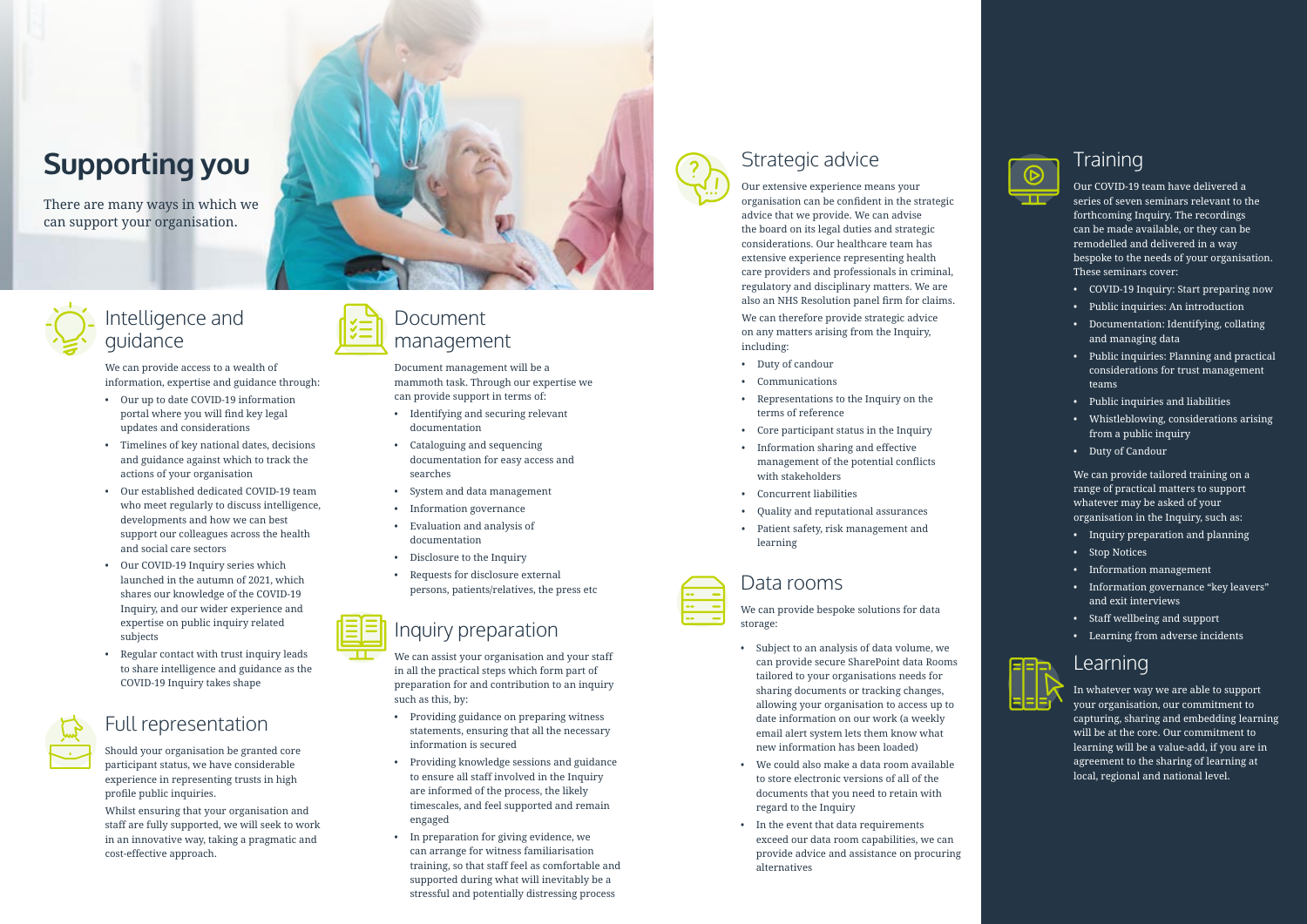# **Support options**

There is no 'one size fits all'. The support that we can offer can be tailored to be bespoke to the operational needs and experience of your organisation. To assist you in assessing your needs, there are three levels of support that we propose. However, these are for illustrative purposes and we are happy to work with you to evaluate the specific needs of your organisation.

Inquiry preparation and representation will be offered once the scope of the Inquiry and the terms of reference are known.







**Liz Hackett COVID-19 Inquiry lead** 01423 724132 [l.hackett@hempsons.co.uk](mailto:l.hackett%40hempsons.co.uk?subject=)



**Katherine Sheldrick Healthcare partner** 0161 234 2467 [k.sheldrick@hempsons.co.uk](mailto:k.sheldrick%40hempsons.co.uk?subject=)



# **Contact us**

We can tailor any of our support packages to meet the needs of your organisation.

If you would like further information, or a bespoke support package proposal, please get in touch with a member of our COVID-19 Inquiry team:

> **Elizabeth Thomas Healthcare partner** 020 7484 7637 [e.thomas@hempsons.co.uk](mailto:e.thomas%40hempsons.co.uk?subject=)



**Stephen Maratos Healthcare partner** 0191 230 6045 [s.maratos@hempsons.co.uk](mailto:s.maratos%40hempsons.co.uk?subject=)